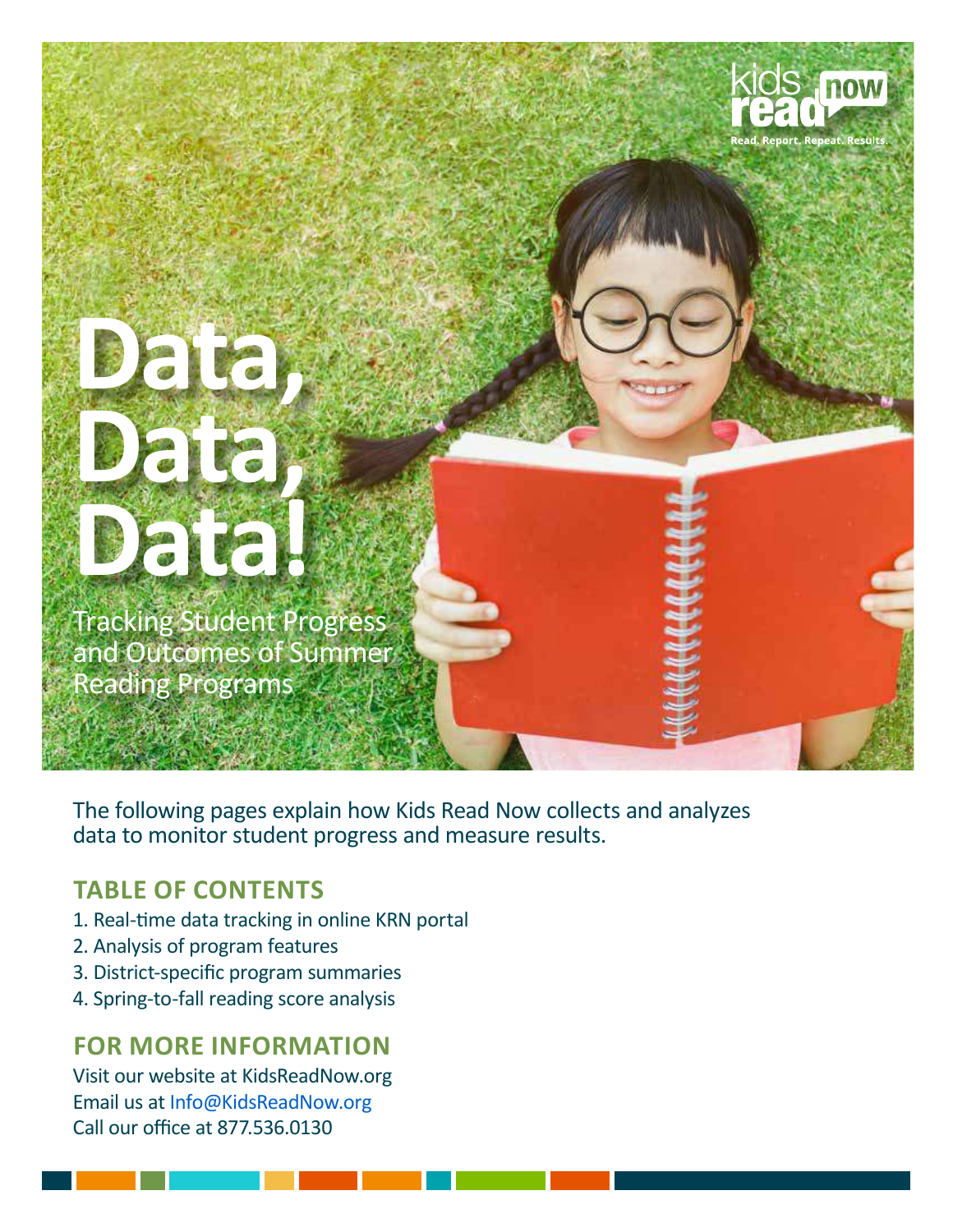### **REAL-TIME DATA TRACKING**

**The Kids Read Now online data portal allows educators and parents to monitor student progress in real time throughout the summer.**

### **The most important datasets in one location…**

You can view the total and average number of books read, books delivered, and students who have completed the program with just a few clicks.

### **Filter by district, school, grade, teacher, or student…**

Don't waste time sifting through irrelevant data! Choose how deeply you want to examine your district's progress.

### **Compare groups of students to find out who needs extra help…**

You can create customized student groups and compare them to one another to find out which cohorts are doing well and which need extra motivation.

### **Download customized spreadsheets for further analysis…**

Use our CSV Builder to choose which data you want in a downloadable spreadsheet so you can do some digging on your own!







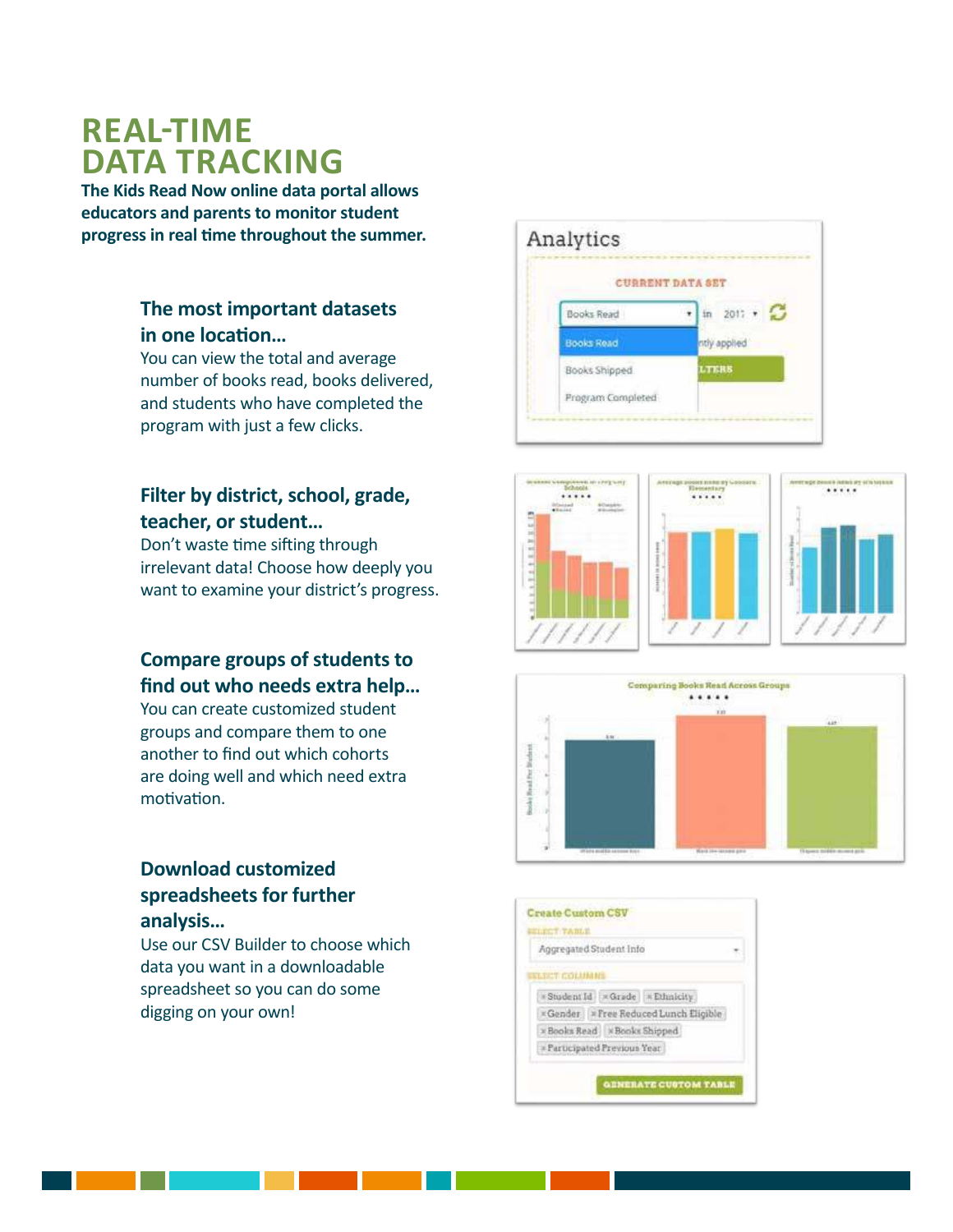## **ANALYSIS OF PROGRAM FEATURES**

**Each year, Kids Read Now conducts a rigorous evaluation of the program based on the data we collected during the summer. This helps to identify what works and what doesn't so we can make improvements for future years.**

### **Monitor daily/weekly program engagement…**

We track how many students have reported books or sent support requests so we can find trends and identify problems as they occur.







### **Compare relevant cohorts to see which groups are doing well…**

Kids Read Now compares district-level data to see which districts are progressing and which may need some extra motivation.

### **Determine which program features were effective…**

We use the data we collect throughout the summer to identify which program features enhance the student experience and which ones are ineffective.

| Week                  | <b>Expected Newly</b><br><b>Active Students</b> | <b>Actual Active</b><br>Students | Difference | % UITT IN<br>Expected vs<br>Actual |  |  |
|-----------------------|-------------------------------------------------|----------------------------------|------------|------------------------------------|--|--|
| 1                     | 2845                                            | 2845                             | n/a        | n/a                                |  |  |
| 2                     | 1418                                            | 1418                             | n/a        | n/a                                |  |  |
| 3                     | 671                                             | 671                              | n/a        | n/a                                |  |  |
| 4                     | 473                                             | 473                              | n/a        | n/a                                |  |  |
| 5 (postcards arrive)  | 230                                             | 511                              | 281        | 122.17%                            |  |  |
| 6                     | 125                                             | 234                              | 109        | 87.20%                             |  |  |
|                       | 67                                              | 84                               | 17         | 25.37%                             |  |  |
| 8                     | 37                                              | 110                              | 73         | 197.30%                            |  |  |
| 9                     | 52                                              | 90                               | 38         | 73.08%                             |  |  |
| 10 (4th book arrives) | 32                                              | 151                              | 119        | 371.88%                            |  |  |
| 11                    | 20                                              | 66                               | 46         | 230.00%                            |  |  |
| 12                    | 12                                              | 97                               | 85         | 708.33%                            |  |  |
| 13                    | 8                                               | 34                               | 26         | 325.00%                            |  |  |
| Weeks 5 - 13          | 583                                             | 1377                             | 794        | 136.19%                            |  |  |

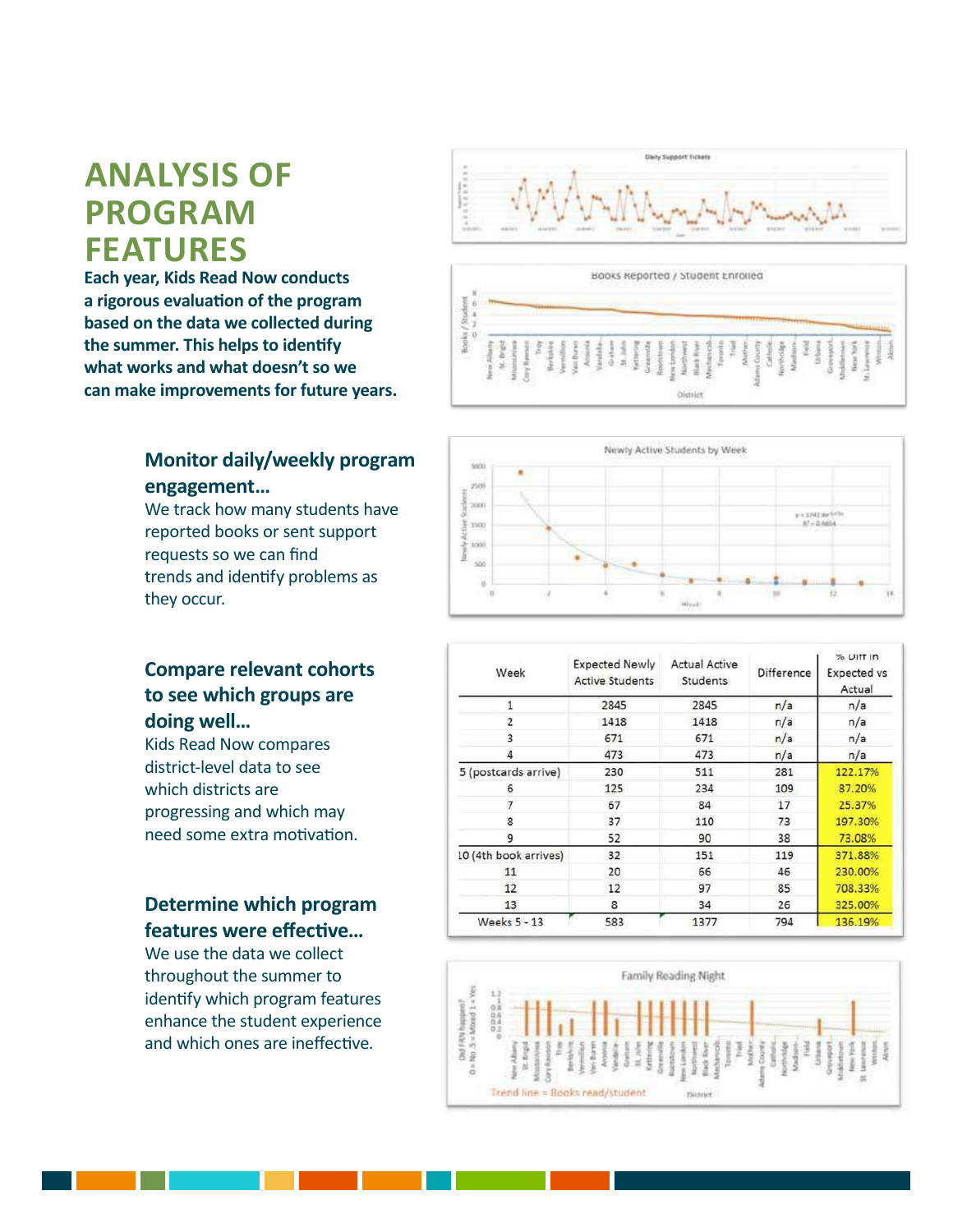# **DISTRICT PROGRAM SUMMARIES**

**Every year after the summer program ends, we send each district a summary of their enrollment, participation, and parent survey results. We compare your district to others and compare your schools to each other so you have a well-rounded view of the program.**

### **Compare enrollment rates…**

We compare each district's enrollment rates to the average and best districts in the program so you can see where your district lands.

#### **Visualize participation data…**

Our participation charts show how many students read no books, 1-4 books, 5-8 books, and how many completed the program with 9 or more books.

### **Measure parent and student satisfaction…**

Each year, we send out a parent survey so parents can tell us what they thought of the program. Each district receives a copy of the results.

### **Identify areas of improvement for future years…**

Upon combing through the data, we let you know how we plan to improve the program and how you can help boost your results in future years.





Library Extremely Code Rewards Kept Important Good Program Variety of Books Receiving Level Great Program Great Incentive **Books in the Mail Experience Selection** Summer Able Loved Fun Enjoyed chose **New Books** Super Easy Great Way Questions Think Test Reading Skills Reporting Start

#### **Upportunities for Improvement** *<u>Tu Bonst Entrubment</u>* What we will do: What you can do  $0 - 4$ Auto event at angole students Commun using Ceiver jathware to put Make sure you provide rate data directly from your direct is Kits<br>Develop a CSV apboart contact to auto<br>meet als students from a spreadcheef America student data aperture<br>la remune Mat data la personal Singally state army to smuch students deducigo con prime apastment and<br>scrissive anadale faatures to satelrity Make pure that you sents at **ATILO** -<br>Princede province to hang in the LCA<br>Phonebe are intermediated for the United States **Build and** resis anony presidents ul 10 m<br>Pointe Makir (e aller valle house by pay And cold for Provede exita Incentives to severilize. A<br>Asia party for classes sain 100% panel and enforced book subscio-Export our selector to 30 Mire per Maxwell and representative from pay greater that book selection company<br>20% multicultural and following books<br>dluftly a Herrica committee to review